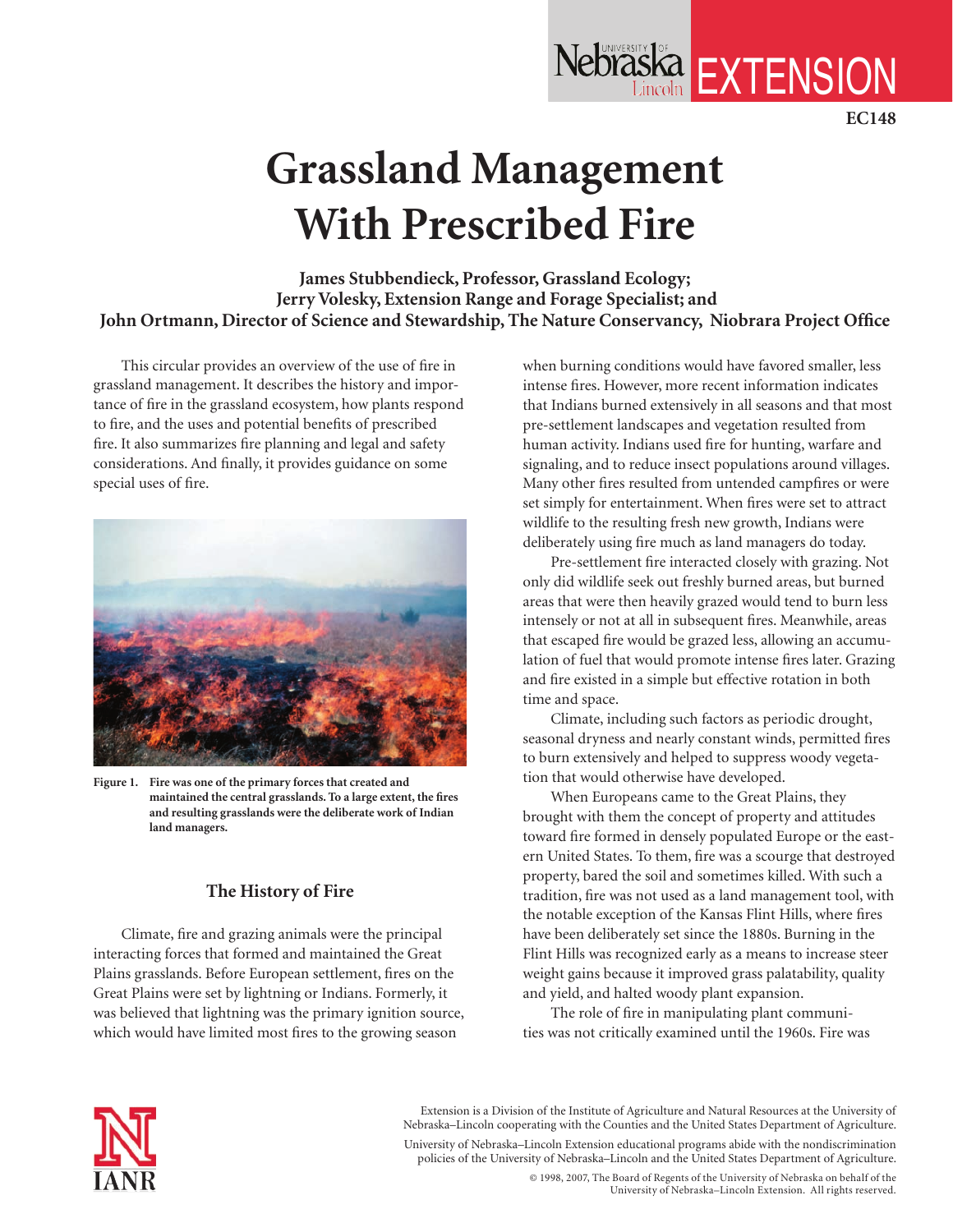reintroduced in the southeastern and northwestern United States to enhance forest regeneration and wildlife habitat. Interest in burning as a land management practice has since increased because other management practices, such as herbicide application or cutting, can be environmentally risky, ineffective or too expensive. Also, it was recognized that much of the productivity losses of North American grasslands were due to a combination of improper grazing and fire suppression.

# **Wildfire vs. Prescribed Fire**

Wildfires and prescribed fires differ in most respects. Wildfires are unplanned and usually due to lightning or human negligence or malice. Wildfires usually happen during extended dry periods when soil moisture levels are low and plants are severely stressed or when desirable plants are growing. Such poorly timed fires can result in reduced forage yields and other undesirable effects. In contrast, prescribed fires are planned and conducted at the proper time, and in a safe manner, to meet specific management objectives. Typically, desirable plants are dormant, soil moisture is sufficient to support plant growth after the fire, and favorable environmental conditions ensure predictable fire behavior and simplify control.

# **Plant Adaptations to Fire**

How a plant responds to fire depends on the height above ground of its growing points, a function of plant maturity and plant-growth characteristics. If growing points are above the soil surface within reach of lethal temperatures, the plant likely will be damaged or killed. Perennial grasses that tolerate fire when dormant have growing points at or below the soil surface. Generally, a fire will raise the temperature of the upper 1/4 inch or so of soil only momentarily.

Annual grasses and broadleaf plants are damaged when burned during active growth. Biennials also can be damaged during intense fires if their growing points are raised. Perennial plants differ in their responses to burning based on reproductive strategies and position of the growing points. Perennial grasses are damaged if stems are elongated. Thus, fire timing can be used to favor desirable grasses and suppress undesirable grasses. Plants that reproduce solely by seed, such as eastern redcedar (*Juniperus virginiana* L.), can be killed by fire if their growing points at the twig tips are exposed to lethal temperatures. In contrast, perennial plants that can reproduce vegetatively from subsurface buds are usually only top killed. These plants, such as smooth sumac (*Rhus glabra* L.), initiate new shoots after fire.

Woody plants resist heat damage when their growing points are above the flames. Their bark also protects vascular tissue. The protective quality of bark depends on



**Figure 2. Plants respond differently to fire depending on where their new growth occurs. Eastern redcedars grow from the twig tips and were killed when this site was burned about a month earlier. Native grasses initially grow from their bases and were unharmed.**

its thickness, composition, fissuring and moisture content. These factors affect the bark's ability to absorb and transmit heat. Since bark is the only protection for vascular tissue, young, thin-barked saplings are not as heat resistant as older plants. In addition, moist bark absorbs, holds and transmits heat more than dry bark.

# **Factors That Influence Fire Behavior**

The primary fire variables to be considered are amount of fine fuels (dead grass) present, the weather conditions before and at the time of the fire, and the fire objectives.

Generally, the more fuel present the better. Adequate fuel not only assures that the objectives can be met, but if a surplus is available, the site can be burned under a wider range of weather conditions without jeopardizing the objectives. "Adequate" fuel varies by site and situation, but some objectives require relatively more fuel than others. For example, removing eastern redcedar normally will require more fuel than a fire designed primarily to suppress coolseason grasses. However, weather also will influence results and should be considered by the manager. At a given fuel level, relatively warmer and drier conditions will provide better performance. If the combination of fuel and weather is unsuitable, the manager should be prepared to postpone the fire until the weather is better. Since all fires involve expense, effort and some risk, they should not be conducted without a reasonable chance of success.

Vegetation considered as fuel is classified by volatility. High volatility fuels have large amounts of compounds, such as fats, waxes or oils, that are highly flammable and can produce firebrands or windborne flaming debris. Examples of high volatility fuels are eastern redcedar and ponderosa pine (*Pinus ponderosa* Laws). Despite their explosive nature, high volatility fuels can be burned safely with proper precautions. Low volatility fuels, such as most grasses and hardwood trees, contain small amounts of such compounds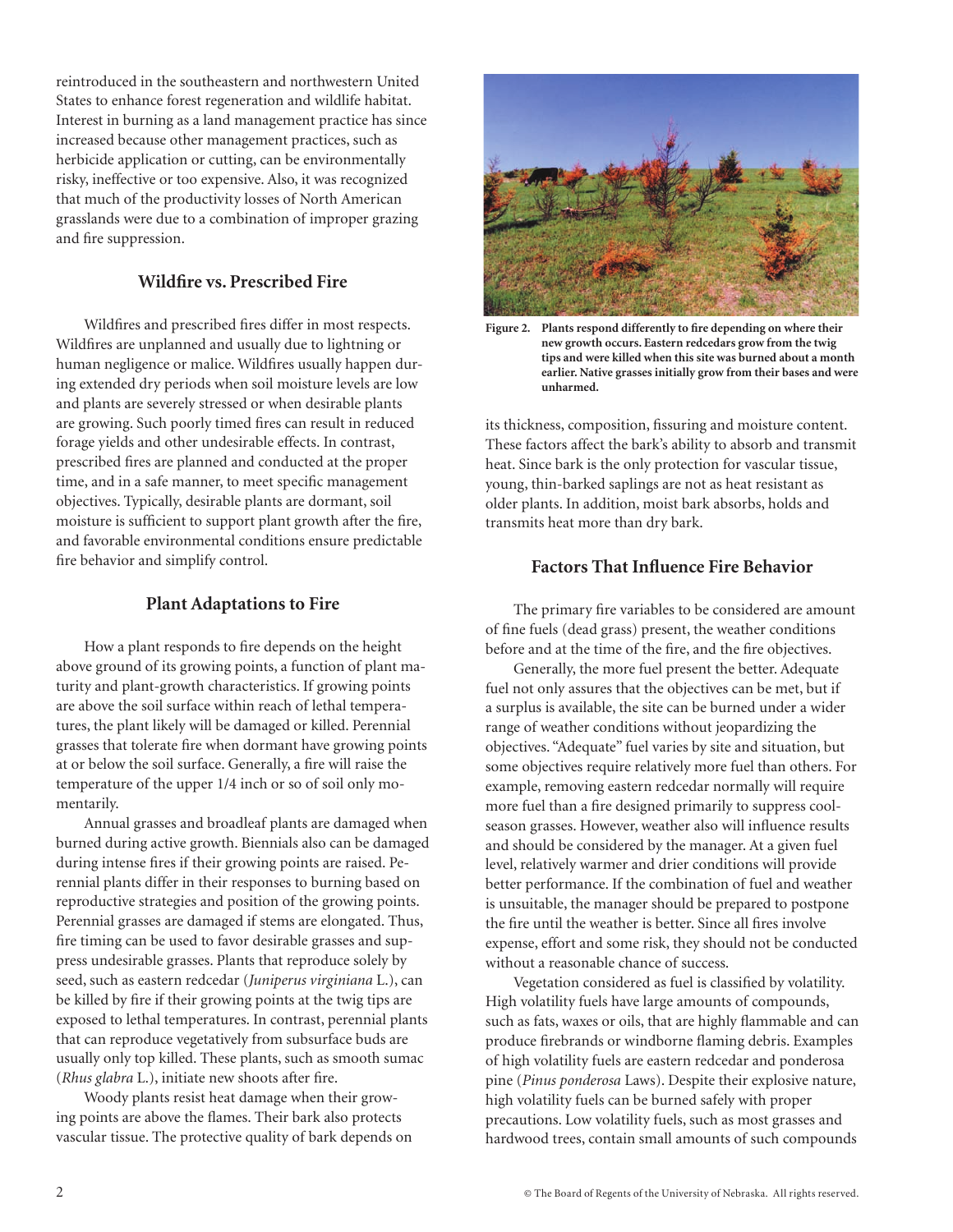and are not as flammable. These fuels can be burned safely within a wider range of environmental conditions than high volatility fuels.

## **Benefits of Prescribed Fire**

Prescribed fire is not a "magic bullet" that alone will erase past management failures or make up for improper management in the future. However, prescribed fire can yield many benefits if it is used with other sound management practices. In grasslands, prescribed fire can increase grass nutritive quality, palatability, availability and yield, reduce hazardous fuels, suppress unwanted plants, and improve wildlife habitat. Grass quality, palatability and availability are improved because the fire removes dead plant material and improves access to new growth. If soil moisture is adequate, grass yields increase because baring and darkening the soil surface allows it to warm more quickly and stimulate earlier growth, and because competing weeds are suppressed.

# **When Not to Burn**

The use of prescribed fire on sandy soils during the wrong environmental conditions or at the wrong time can be dangerous and fail to achieve management objectives. Fire should be used with caution on sandy soils because wind erosion is possible when ground cover is removed. Although these sites were burned in pre-settlement times, there is little research on the deliberate use of fire on them and management risks are great. Heavier soils are not as prone to wind erosion. Slopes greater than 30 percent should be burned with caution because of the danger of water erosion. In some cases, however, as when an eastern redcedar invasion must be controlled, the risk of not using fire may outweigh the risk of erosion. Careful timing of the fire can minimize the erosion risk.

Burning during the wrong environmental conditions is dangerous and can harm desirable plants. Plant growth may be reduced if soil moisture is low at time of the fire. When soil moisture is low, the risk of soil erosion increases because ground cover is removed and plant regrowth is delayed. Burning when relative humidity is less than 25 percent, air temperature is above 80°F, and wind speed is more than 15 mph causes intense, possibly dangerous fire behavior. On sites with low fine-fuel loads humidity higher than 60 percent, temperatures less than 40°F, and winds less than 5 mph will result in patchy, incomplete burns that may fail to achieve management objectives. In most cases, fires should not be set unless winds are at least 5 mph from a consistent direction. This allows the fire to be controlled and directed. Light and variable winds will cause the fire's direction to shift erratically, making control difficult.

Improper fire timing can reduce plant productivity. If the goal is to increase warm-season tallgrass growth, the

burn should be just before or during growth initiation, from mid-April to early May. Yields will be reduced if these grasses are burned when actively growing. If the burn is too early, cool-season grasses will increase and deplete soil water and nutrients before warm-season grasses begin growth. Generally, burning does not benefit shortgrasses, such as blue grama [*Bouteloua gracilis* (H.B.K.) Lag. *ex* Steud.] or buffalograss [*Buchloe dactyloides* (Nutt.) Englem.], because of low rainfall in their native ranges.

#### **Planning a Prescribed Fire**

Planning is essential to safe burning and should be done well in advance of the proposed burn date. The plan should cover objectives, what areas to burn, pre-fire management practices needed to meet objectives, how to conduct the fire, and any post-fire management practices.

The objectives should be realistic and may include increasing grass forage or seed yield and quality, improving wildlife habitat, weed suppression or others. Prescribed fire is not a cure-all for past management mistakes. For example, a severely overgrazed native pasture now dominated by cool-season grasses such as Kentucky bluegrass (*Poa pratensis* L.) or smooth bromegrass (*Bromus inermis* Leyss.) will not provide greatly improved yields of warm-season grasses, such as big bluestem (*Andropogon gerardii* Vitman var. *gerardii* Vitman), switchgrass (*Panicum virgatum* L.) or indiangrass [*Sorghastrum nutan*s (L.) Nash], following a single fire. To achieve objectives on degraded pasture, resting, or chemical or mechanical treatments may be needed before and after the fire.

Pre-fire treatments may be needed to accumulate adequate fine fuel to carry fire and meet management objectives. For example, on warm-season tallgrass-dominated pastures, grazing may need to be deferred from mid- or late summer until the burn date the following spring. In drier areas dominated by mid-grasses including sideoats grama [*Bouteloua curtipendula* (Michx.) Torr.] and little bluestem [*Schizachyrium scoparium* (Michx.) Nash], pastures may need to be deferred for an entire growing season. The importance of having adequate fine fuel to carry a fire cannot be overemphasized, especially when woody plant control is the objective.

Post-burn management also is critical. Benefits will be lost if recovering vegetation is abused. After the fire, delay grazing until considerable grass growth has occurred. Grazing too soon will decrease grass vigor and yield, ultimately decreasing livestock carrying capacity. Entire pastures should be burned if livestock grazing is the primary use. If only part of a pasture is burned, the burned portion will be grazed more than the unburned portion, resulting in possible damage to the burned area and under use of the unburned area.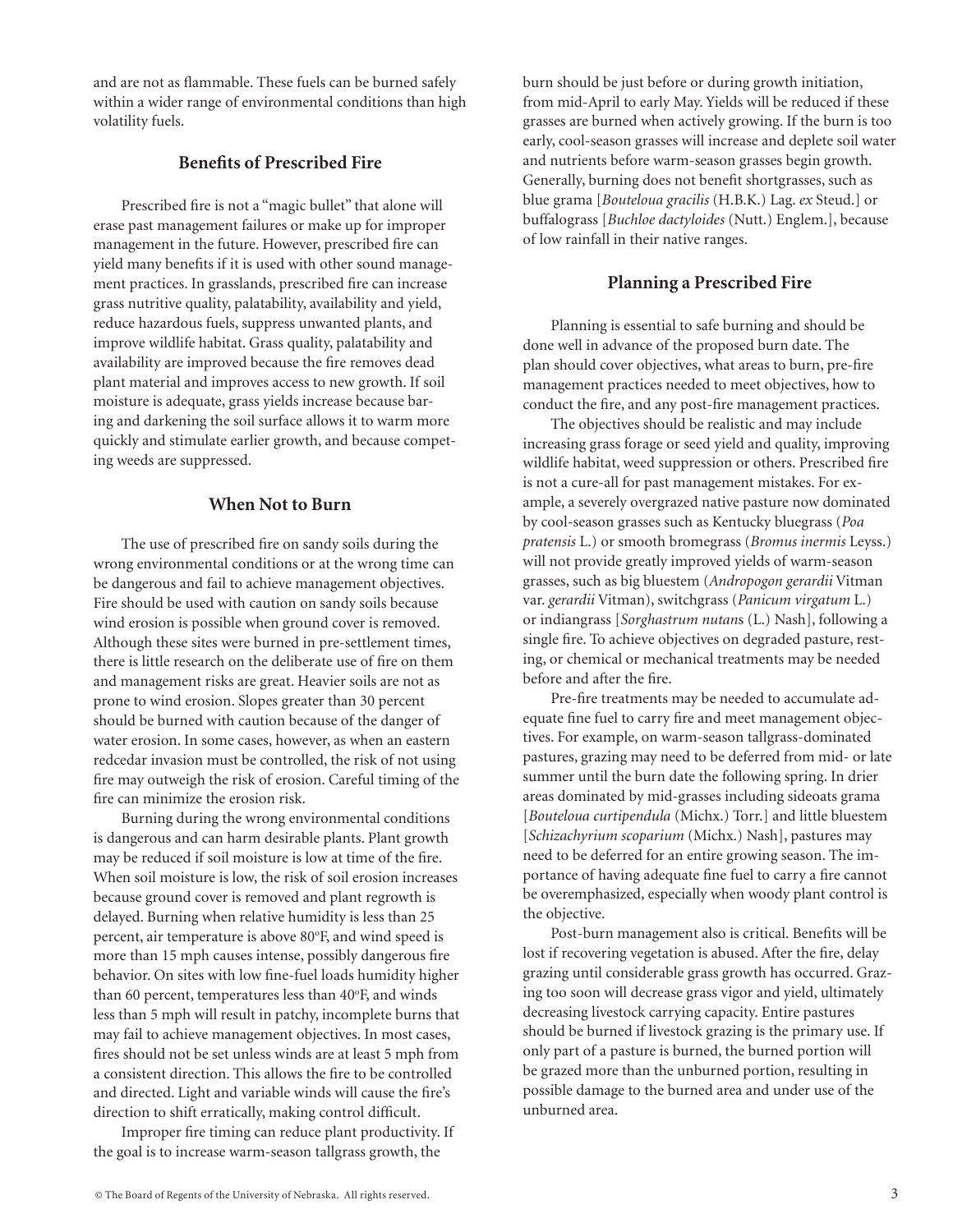# **Legal and Safety Considerations**

Under Nebraska law, which recognizes the benefits of prescribed fire for range management, an open-burning permit must be obtained from the fire chief of the district in which the property to be burned is located. To obtain the permit, a prescribed-burning plan must be submitted. It must list who is responsible, the objectives, how the fire will be confined, equipment needs, smoke management, acceptable weather conditions, vegetation characteristics, and any local requirements. The plan also must include a map of the site and its surroundings that points out natural and created firebreaks that will be used to confine the fire.

In effect, the plan becomes part of the permit. If the plan is not followed and problems result, the permit holder has in essence invalidated the permit and increased his or her legal exposure. It is crucial to carefully follow the fire plan.

Safety is a prime concern when burning. As with any technology, the use of fire involves some risk. To minimize risk, the fire must be planned in detail and supervised by a person experienced with burning similar vegetation. Fire crew members should be competent and reliable people capable of taking orders. Prescribed burning is physically demanding, so workers must be in good physical condition.

## **Special Uses of Prescribed Fire**

#### *Conservation Reserve Program Lands*

Prescribed burns on Conservation Reserve Program (CRP) lands planted to warm-season grasses, especially switchgrass, can be unusually intense because of the high fuel loadings. Such fires can produce flame heights in excess of 50 feet and headfires can advance faster than the wind speed.

With proper planning, however, burning CRP sites actually may be safer than burning many pasture or rangeland sites. There are several reasons for this. First, many CRP sites already are all or partially bounded by effective firebreaks, such as roads, tilled fields or other non-flammableareas. Second, as former cultivated fields, the edges of CRP sites are accessible to equipment, allowing firebreaks to be mowed or tilled before the burn date. Also, this access allows the use of mechanical water pumpers on the firelines for suppression or to lay down wetlines. Finally, the surplus of fuel means that CRP sites can be burned under cool, damp conditions that will reduce fire intensity while still achieving management objectives.

#### *Eastern Redcedar Management*

Eastern redcedar trees are invading many Nebraska grasslands. These infestations reduce forage production and will only worsen with time. The periodic use of prescribed



**Figure 3. Burning CRP sites often is simple despite high fine-fuel loads and fire intensity because the sites usually are all or partially enclosed by existing firebreaks, such as roads, tilled fields, or relatively non-flammable headlands.**

fire is essential in eastern redcedar management, both to inexpensively reduce initial tree numbers and to prevent reinfestation. If eastern redcedar management is the primary objective, some variations in the usual practices may be desirable. For example, an earlier burn date, around April 1, may provide better control than the May 1 date generally recommended for warm-season grass management because eastern redcedar foliage is drier and more flammable before spring growth begins. Also, use of the warmest, driest conditions consistent with safety and fire control will improve effectiveness. This is especially important in grazed pastures where fuel loads are low.

#### *Smooth Sumac Management*

Smooth sumac invades many grasslands, reducing forage production and accessibility under the dense sumac canopy. Fire alone is ineffective against smooth sumac because, while the aerial stems may be top-killed, the plant will resprout from root buds. In recent Nebraska research, 2,4-D ester at 2 pounds active ingredient per acre applied to the foliage provided nearly complete control. However, fire can play a role in smooth-sumac management. Reducing canopy height may ease herbicide application. In addition, fire will help rejuvenate warm-season grasses that have declined in vigor and productivity under the canopy.

#### *Landscape-Scale Fire*

Traditionally, managers have used prescribed fire on individual pastures. This is inefficient and risky in large blocks of continuous rangeland where the danger of escape is high and rugged terrain prevents the preparation of firebreaks. Fires on such sites usually must be controlled by hand suppression alone at the fence lines. This is labor-intensive, time-consuming and physically exhausting.

An alternative approach is to burn several pastures at once, ideally arranged so they form a landscape unit all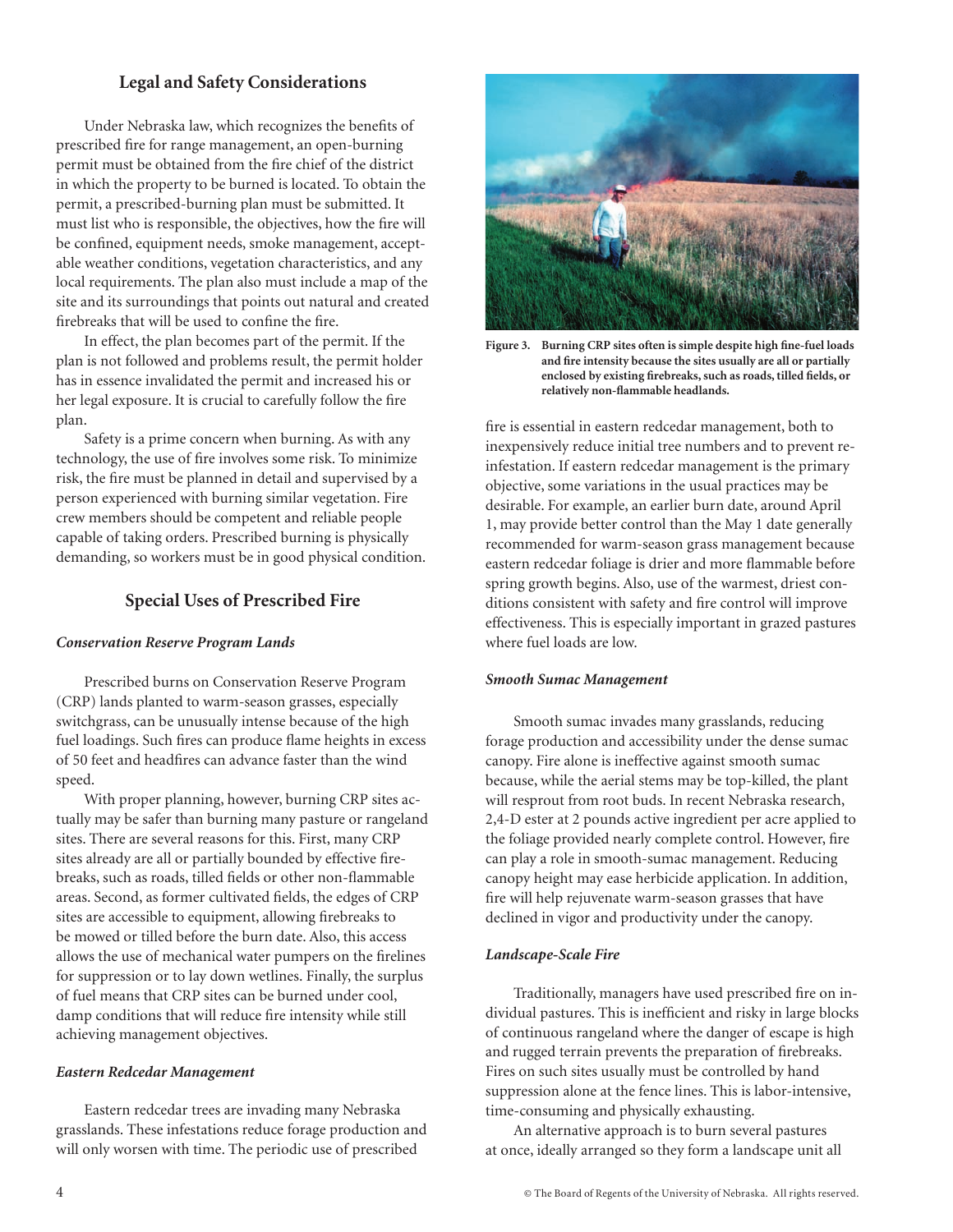or partially bounded by effective pre-existing firebreaks. These may be roads or trails, green canyon bottoms, tilled land, watercourses, corridors of relatively non-flammable deciduous growth along draws, or even severely overgrazed pastures bordering the area to be burned.

The advantages of this approach include substantial savings in time and labor, vastly improved safety and reduced risk of escapes, and often the ability to patrol the fire boundaries with vehicles, including mechanized water pumpers. Landscape-scale fires are particularly useful for eastern redcedar control because the added safety counteracts the risk of burning during ideal warm and dry conditions. Also, eastern redcedar is a high volatility fuel capable of producing airborne flaming firebrands. Effective firebreaks can reduce the risk of firebrands blowing outside the fire boundary. Additionally, boundary areas can be ignited earlier in the day when conditions are cooler and damper to further reduce the risks of escapes and firebrand lofting. By the time fire conditions have become more intense later in the day, the fire will have retreated to the center of the landscape unit where risks are minimized. The technique may be most applicable in the Loess Hills region, where eastern redcedar is a particular problem, because the highly dissected topography provides many natural landscape features that can be used as firebreaks.

The primary disadvantage of landscape-scale fires is that more than one landowner or manager is likely to be involved. All must agree on whether a fire is needed and the details of conducting it. If one pasture in the landscape unit must not be burned, many of the advantages cited previously will be lost. On the other hand, the participation of multiple landowners and managers should assure adequate labor and equipment.

### **Fire and Cool-season Grasses**

Most research and recommendations on prescribed fire relate to warm-season grasses. Much less is known about the use of fire on cool-season grasses. However, a manager may have sound reasons to consider fire in this vegetation type. These may include many of the same objectives associated with burning warm-season grasses, such as woody plant control or thatch removal. Also, grazing distribution and uniformity may be improved by burning cool-season bunch grasses such as tall wheatgrass [*Elytrigia elongata* (Host) Nevski], which accumulates dead stems that block access to new growth.

One obvious difference between burning cool-season vs. warm-season grasses is fire date. Fires should be conducted just before or just as the grasses begin spring growth. For cool-season grasses this could be as much as six to eight weeks earlier than for warm-season grasses.

The situation is more complex when fire is considered on rangelands or pastures that have both significant cool- and warm-season components. Fires conducted early will encourage the cool-season grasses at the expense of the warm-season grasses. Those conducted later will have the opposite effect. While suppressing cool-season grasses often is desirable, a manager may have come to rely on early production from the cool-season component. Much of this production will be lost with a late fire. Total production also may be temporarily reduced if the warm-season component is too sparse or weakened to take immediate advantage of the reduction in competition.

The use of fire on such mixed stands should be carefully considered. Ideally, fire should be incorporated in a long-term pasture-management plan designed to maintain or increase future production, while short-term losses are minimized and planned for.





**Figures 4 and 5. Burning single management units in continuous fuel often requires extensive hand suppression along firelines and an increased risk of escape. Burning multiple pastures as a single unit, however, often allows the use of existing firebreaks and greatly improves safety while reducing the labor and time required.**